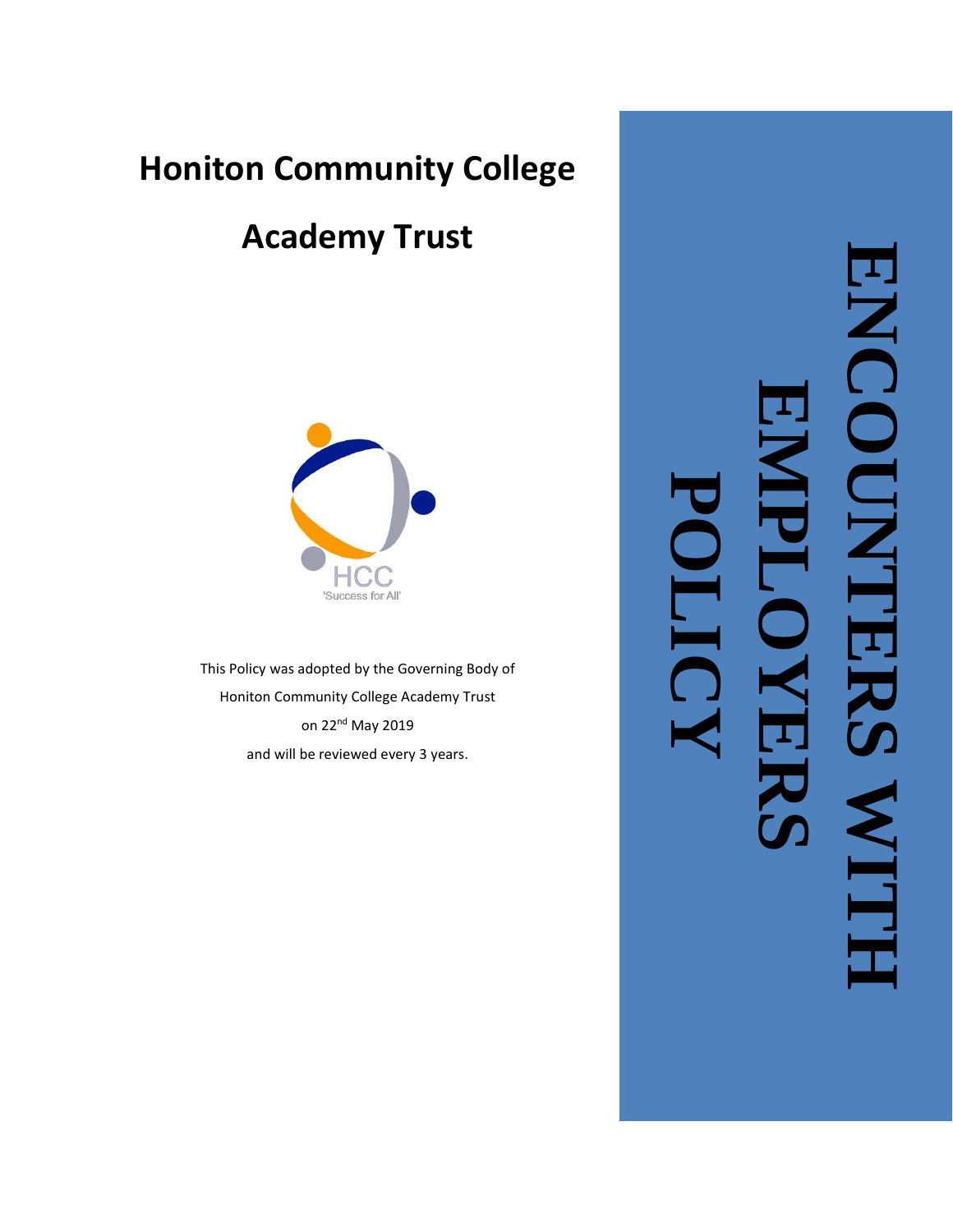#### **Introduction**

Honiton Community College recognises the value of employer encounters as described in the Gatsby Guidelines and it is viewed as an integral part of College activity. The curriculum is enriched by the work that the students do in preparation, during and the follow-up for employer encounters. The College also holds firm with the opinion that students that leave us will be better prepared for the world of employment after a programme of diverse employer encounters.

#### **Aims and Objectives of Employer Encounters**

- To promote the knowledge of employment and to develop the student's employability skills.
- To promote personal development.
- To promote better understanding of vocational subjects.
- To assist development of PSHE skills in the workplace, such as working as part of a team.
- To develop an understanding of health and safety in the workplace.
- To help motivate students in choosing a future career.
- To give confidence to students outside of College.

#### **General**

At present, students must be in Year 12, or above to participate in work experience. Honiton Community College participates in three types of work experience/employer contact:

- Year 10 Futures Week
- Post-16 optional block week
- Extended placements for some Year 10/11
- Students may choose their own placements, however they are discouraged from working with relatives. Similarly, if the student already has a part time job, then to choose a different placement from the one that they already attend.

### **YEAR 10 Futures Week**

To broaden the students' experience of different types of employment, apprenticeships and further/higher education we have developed a programme of activities that will take place in the final week of the academic year.

The aim of the programme is to:

- Support students' reflection on their GCSE studies so far and create an action plan for year 11 to facilitate their next steps.
- Provide a 'mock' interview with a real employer. The student will individual feedback on:
	- ❖ The quality of their CV and covering letter
	- $\cdot$  The quality of their interview in terms of answers and body language
	- ❖ If they would be offered a position